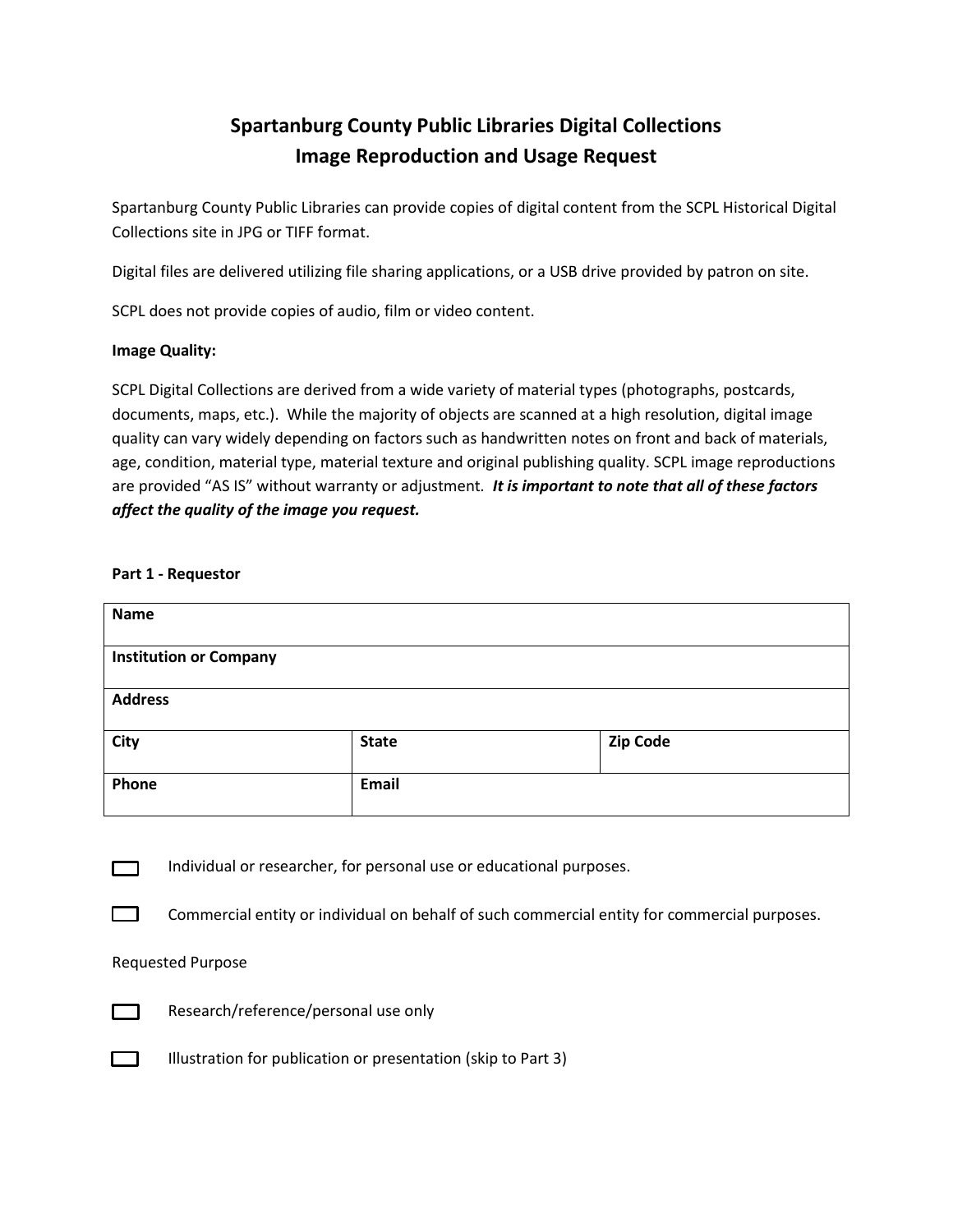#### **Part 2 – Order Your Digital Image**

|                                                                                 | <b>Resource Identifier</b> | <b>Image Description/Title</b> |
|---------------------------------------------------------------------------------|----------------------------|--------------------------------|
| *Resource Identifier<br>located at bottom of<br>image record<br>*Limit 5 images |                            |                                |
|                                                                                 |                            |                                |
|                                                                                 |                            |                                |
|                                                                                 |                            |                                |
|                                                                                 |                            |                                |
| <b>Delivery Method</b>                                                          | File sharing Link [        | In Person USB Drive            |

## **Part 3 – Image Request for Publication or Presentation**

#### **Usage Information**

| Title of                                                                                        |  |  |
|-------------------------------------------------------------------------------------------------|--|--|
| Publication/Presentation                                                                        |  |  |
| Author                                                                                          |  |  |
| Publisher/Producer                                                                              |  |  |
| Print Run                                                                                       |  |  |
| <b>Notes</b>                                                                                    |  |  |
|                                                                                                 |  |  |
| *SCPL requests one copy of final published item - Mail to: SCPL, Kennedy Room, 151 South Church |  |  |
| Street, Spartanburg, SC 29306                                                                   |  |  |

Permission is granted for non-exclusive **one-time use only.** Material may not be re-used without the written permission of the Spartanburg County Public Libraries. Permission to publish is contingent upon receipt of this form.

Proper credit must accompany all SCPL items used for publication. Archives staff will complete the credit line once usage is approved.

Credit for the requested Material should read:

**Notice: Warning Concerning Copyright Restrictions**. The copyright law of the United States (Title 17, U. S. Code) governs the making of photocopies of other reproductions of copyrighted material. Under certain conditions specified in the law, libraries and archives are authorized to furnish a photocopy or other reproduction. One of these specified conditions is that the photocopy or reproduction is not to be "used for any purpose other than private study, scholarship, or research." If a user makes a request for, or later uses, a photocopy or reproduction for purposes in excess of "fair use," that user may be liable for copyright infringement. This institution reserves the right to refuse to accept a copying order, if, in its judgment, fulfillment of the order would involve violation of copyright law.